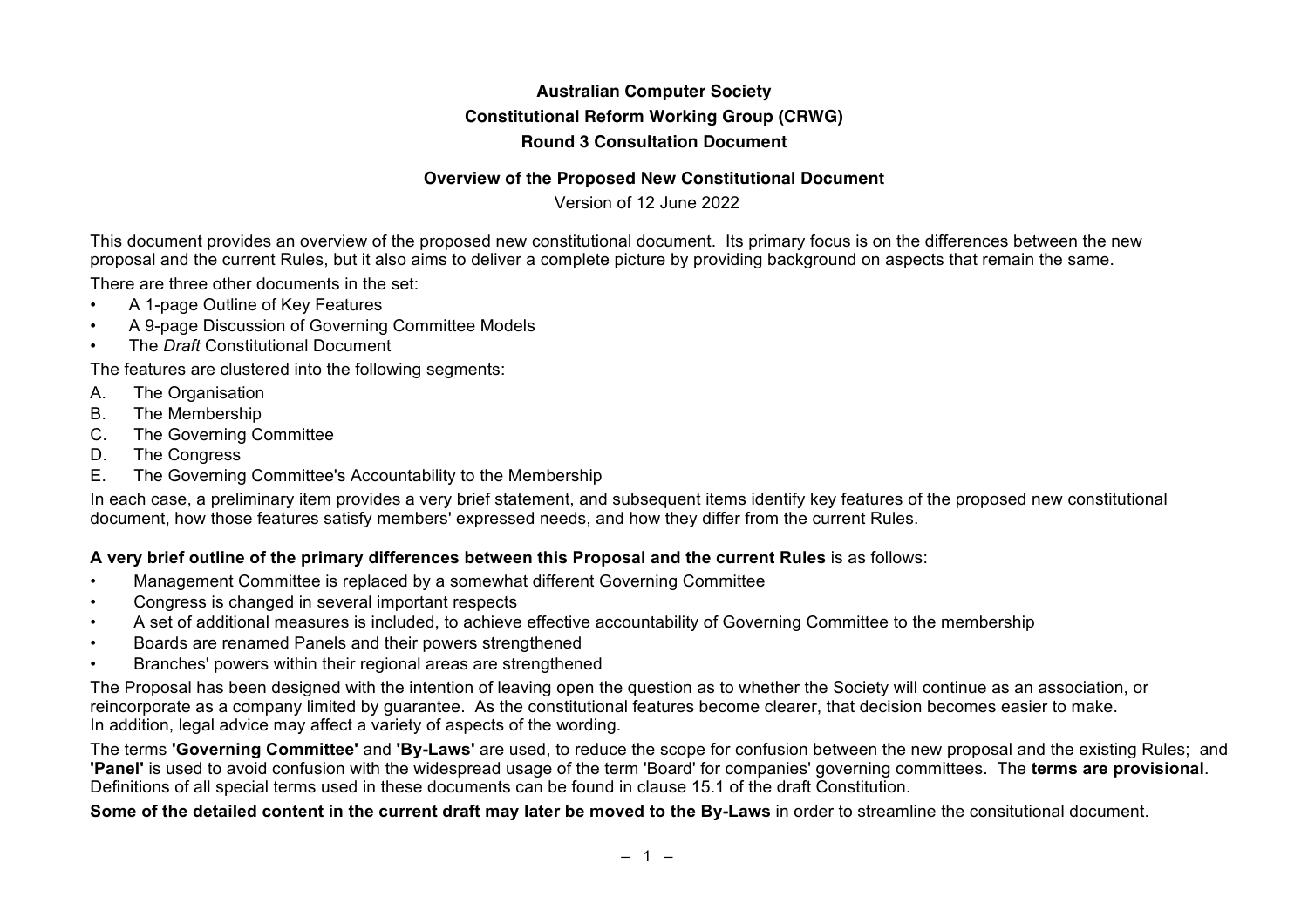# **A. The Organisation**

|                | <b>The New Constitutional Document</b>                                                                                                                                                                                                                                                                                                     | <b>The Current Rules</b>                                                                                                                                                                  |
|----------------|--------------------------------------------------------------------------------------------------------------------------------------------------------------------------------------------------------------------------------------------------------------------------------------------------------------------------------------------|-------------------------------------------------------------------------------------------------------------------------------------------------------------------------------------------|
| A <sub>0</sub> | <b>Clarity about the Society's Nature and Values</b><br>Provisions make clear that the Society is not a vanilla-flavoured<br>association but quite specifically the ICT professional society [cls.1-3].                                                                                                                                    | The current ACS Rules fail to define the organisation's distinctive<br>character, risking drift away from the mission, purposes and<br>functions that its members expect it to perform.   |
| A <sub>1</sub> | <b>Formal Expression of the Society's Nature and Values</b><br>Expressions of the Society's nature and values are variously explicit in<br>the new constitutional document (Mission, Purposes) [cls.1.2-1.9], or<br>read into the constitution from the By-Laws (Code of Ethics, Principles<br>for Allocation of Surplus) [cls.1.10-1.11]. | The current ACS Rules contain nothing that establishes the<br>Society's nature and values, with the Objects in an external<br>document, and the Code of Ethics mentioned but not applied. |
|                | A <sub>2</sub>   Powers<br>The Society's powers are declared [cl.2].                                                                                                                                                                                                                                                                       | No substantial differences.                                                                                                                                                               |
| A3             | <b>Not-for-Profit Provisions</b><br>These are consolidated into a single clause [cl.3].                                                                                                                                                                                                                                                    | Updates have been variously necessary and advisable to reflect<br>changes in the law since the Rules were last amended in 2010.                                                           |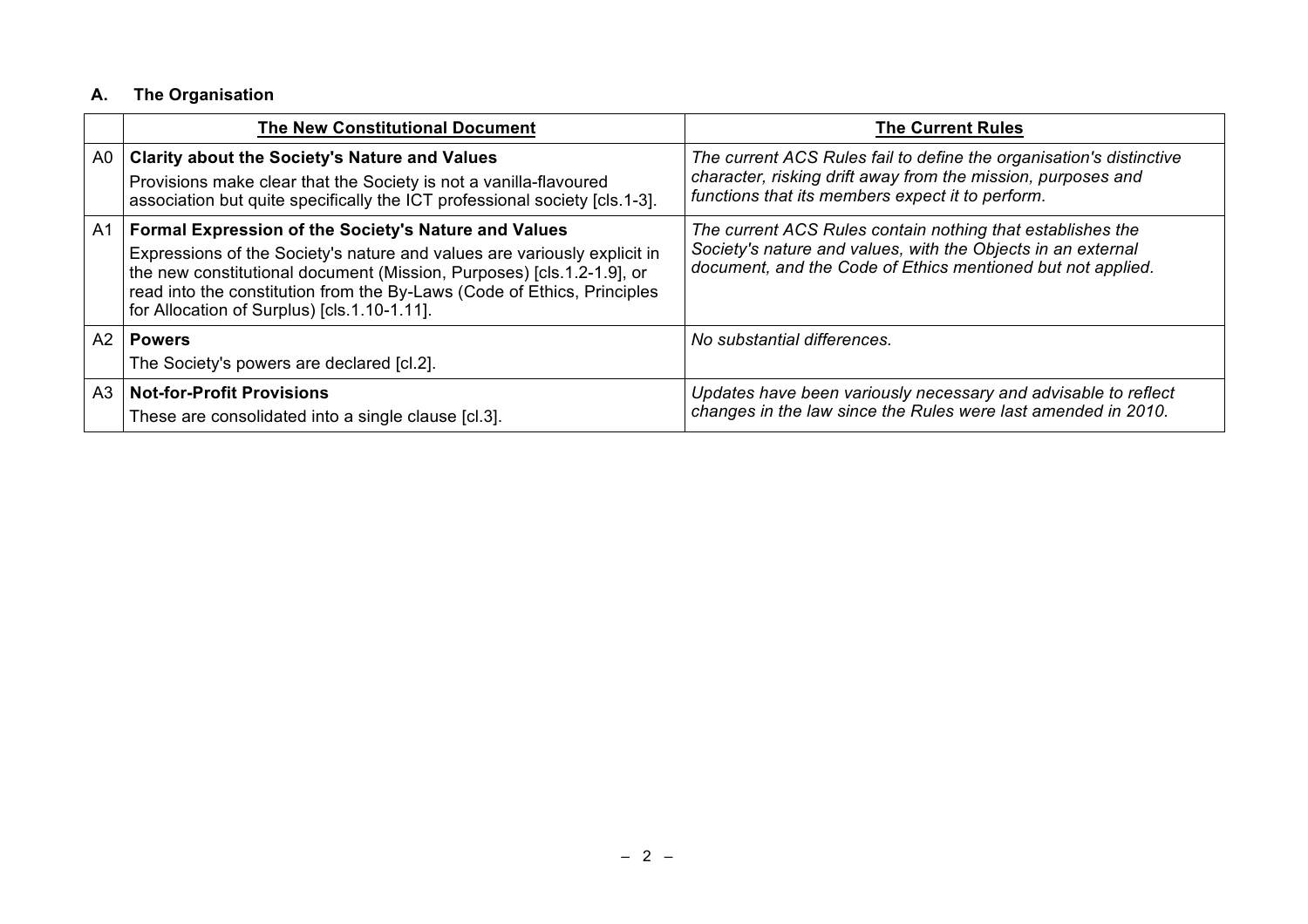## **B. The Membership**

|                | <b>The New Constitutional Document</b>                                                                                                                                                                                                                                                                                                                                                                                                                                                                 | <b>The Current Rules</b>                                                                                                                                                                                                                                                                                                                                                                                                                                         |
|----------------|--------------------------------------------------------------------------------------------------------------------------------------------------------------------------------------------------------------------------------------------------------------------------------------------------------------------------------------------------------------------------------------------------------------------------------------------------------------------------------------------------------|------------------------------------------------------------------------------------------------------------------------------------------------------------------------------------------------------------------------------------------------------------------------------------------------------------------------------------------------------------------------------------------------------------------------------------------------------------------|
| B <sub>0</sub> | The Centrality of the Professional Members<br>This is established as part of the Nature of the Society [cls.1.4-1.7].<br>The role and rights of members are reinforced by a series of further<br>provisions [cls.4-5].                                                                                                                                                                                                                                                                                 | Under the current Rules, most of the provisions relating to members<br>are concerned with exercising control over them [Rules 2.2, 3-7].                                                                                                                                                                                                                                                                                                                         |
| <b>B1</b>      | <b>Eligibility to Stand for the Governing Committee</b><br>A candidate must be in a grade in the Professional Division, financial,<br>and must neither have exceeded the maximum term nor be a current<br>or recent employee [cl. 11.3(b)]. An OPTION is to require candidates<br>for Chair to have understanding of ACS governance, through recent<br>experience on Congress or Governing Committee [cl.11.4(b)(iA)].                                                                                 | Under the current ACS Rules, there are very tight limitations on<br>candidates, in particular requiring recent service on Congress,<br>resulting in perhaps 1% of Professional Division members being<br>eligible (although Congress has the power to permit others to<br>nominate). The limitations on candidacy for President are even<br>tighter, and only a handful of people are eligible [Rule 8.4.3].                                                     |
| <b>B2</b>      | The Right to Vote<br>The right to vote is restricted to members in a grade in the<br>Professional Division, who are citizens or permanent residents of<br>Australia and who are not Students [cl.5.1(a), (b)]. [Under review!]<br>The existing voting rights of Associates at the date the constitutional<br>document comes into effect are preserved [cl. (c)]; but the voting<br>rights of staff-members are suspended if they have the right to vote<br>solely because of that provision [cl. (d)]. | The current ACS Rules are silent on members' rights, but the effect<br>of the wording in the National Regulations is that all Associates have<br>the right to vote [National Regulations 2.13].<br>(This derives from the original use of Associate for the entry level<br>within the Professional Division, and the decision taken not to<br>withdraw the right to vote when the eligibility criteria were removed -<br>resulting in a constitutional anomaly). |
| B <sub>3</sub> | <b>Authority to Change By-Laws</b><br>Some By-Laws require the approval of members through online voting,<br>some require a ratification process, and others are subject to approval<br>by the Governing C'tee [cls. 7, 12.8, 12.9, Schedules A-C].                                                                                                                                                                                                                                                    | Under the current ACS Rules, all By-Laws (currently called National<br>Regulations) are subject to approval solely by the Management<br>Committee [Rules 1.1, 18].                                                                                                                                                                                                                                                                                               |
| B4             | <b>Communications Channels Among Members</b><br>Communications among members must be facilitated [cl.5.5].                                                                                                                                                                                                                                                                                                                                                                                             | Under the current ACS Rules, no such requirement or right exists.                                                                                                                                                                                                                                                                                                                                                                                                |
|                | <b>B5 Branches</b><br>Branches' existence, powers and resourcing are clearly and firmly<br>expressed [cl.8].                                                                                                                                                                                                                                                                                                                                                                                           | Under the current ACS Rules, they are expressed less clearly and<br>less firmly, and in 2018-21 the powers of Branches to manage<br>activities in their regions were neutered [Rules 1.1, 12].                                                                                                                                                                                                                                                                   |
| B <sub>6</sub> | <b>Boards / Panels</b><br>The term 'Board' is replaced by 'Panel' (to avoid confusion with the<br>Governing Committee). Panels' existence, powers and resourcing are<br>directly expressed [cl.9].                                                                                                                                                                                                                                                                                                     | Under the current ACS Rules, the powers of Boards are expressed<br>less clearly and less firmly, and during 2018-21 the Boards were<br>reduced to a purely advisory role [Rules 1.1, 11.1].                                                                                                                                                                                                                                                                      |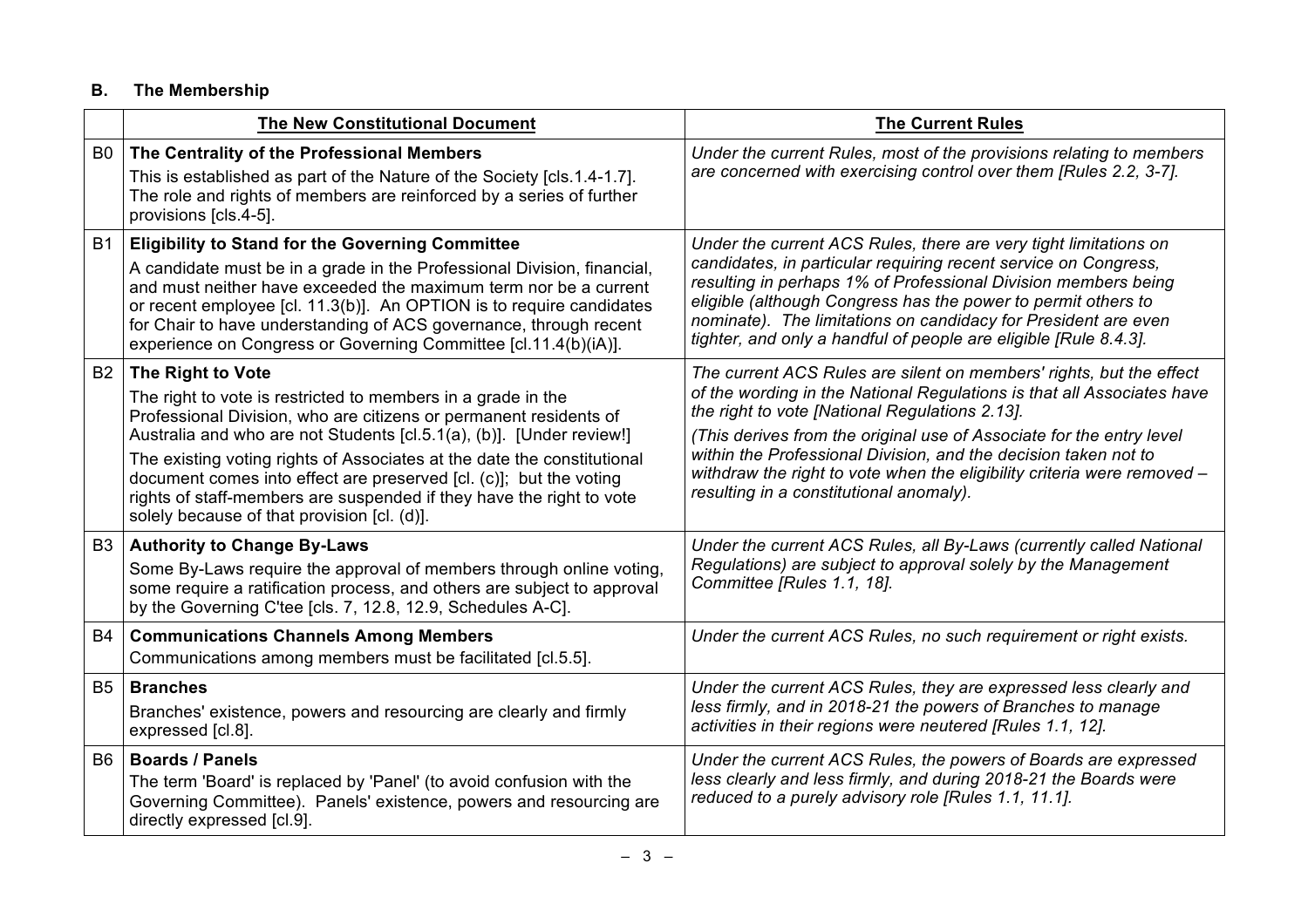# **C. The Governing Committee**

|                | <b>The New Constitutional Document</b>                                                                                                                                                                                                                                                                                                                                              | <b>The Current Rules</b>                                                                                                                                                                                                                                              |
|----------------|-------------------------------------------------------------------------------------------------------------------------------------------------------------------------------------------------------------------------------------------------------------------------------------------------------------------------------------------------------------------------------------|-----------------------------------------------------------------------------------------------------------------------------------------------------------------------------------------------------------------------------------------------------------------------|
| CO             | A Governing Committee Attuned to Members' Interests<br>The Governing Committee is elected by the Congress, whose<br>members are directly elected by the membership. Any professional<br>member can be a candidate [cls.11-14]. The provisions also reflect<br>regulatory changes since the current Rules were established 2012.                                                     | The Management Committee has substantial powers, the process<br>to elect its members is two levels removed from the membership as<br>a whole, and few people are eligible to stand [Rules 10-11, 8].                                                                  |
| C <sub>1</sub> | The Society's Strategy and Policies<br>The CEO is expressly responsible to the Governing Committee for the<br>day-to-day management of the Society [cl.13.2].<br>On the other hand, the Society's strategy and policies are expressly<br>the responsibility of the Governing Committee, and delegations to the<br>CEO and staff are required to be specific not general [cl. 13.3]. | Under the current ACS Rules, the delegations relate only to "day-to-<br>day management of the Society" [Rule 10.3.2], but the Management<br>Committee, in the recent past at least, has implicitly delegated de<br>facto authority to the CEO, consultants and staff. |
| C <sub>2</sub> | <b>The Governing Committee</b><br>The Governing Committee comprises 9-11 members, with no role-<br>titles other than Chair (and possibly a Vice-Chair) [cl. 11.3(a)].                                                                                                                                                                                                               | Under the current ACS Rules, all 11 positions on Management<br>Committee have explicit roles: President, 3 Vice-Presidents,<br>Treasurer, 4 National Congress Reps (NCRs), and the Immediate<br>Past President and CEO ex officio [Rules 8.2-8.4, 10.2].              |
| C <sub>3</sub> | <b>Supplementary Members of Governing Committee</b><br>OPTION: The Governing Committee has a tightly defined capability to<br>make short term appointments for up to 2 external members of<br>Governing Committee with important complementary expertise to the<br>members of the then Governing Committee [cl. 11.3(d)].                                                           | Under the current ACS Rules, no such power exists.                                                                                                                                                                                                                    |
| C <sub>4</sub> | The CEO and the Governing Committee<br>The CEO is present for most items at Governing Committee meetings,<br>and has the right to speak and be heard, but is not a member of<br>Governing Committee and has no right to move or second motions or<br>to vote [cls.13.4-13.5].                                                                                                       | Under the current ACS Rules, the CEO is a member of<br>Management Committee [Rule 8.2].                                                                                                                                                                               |
| C <sub>5</sub> | <b>Terms of Members of the Governing Committee</b><br>Each is elected by Congress for a 3-year term, with 3-4 vacancies<br>arising each year [cl. 11.3(c)].                                                                                                                                                                                                                         | Under the current ACS Rules, 2 members are ex officio, and 9 are<br>elected for 2-year terms, with 4-5 vacancies each year [Rules 8.4.5,<br>$8.4.6, 10.5$ ].                                                                                                          |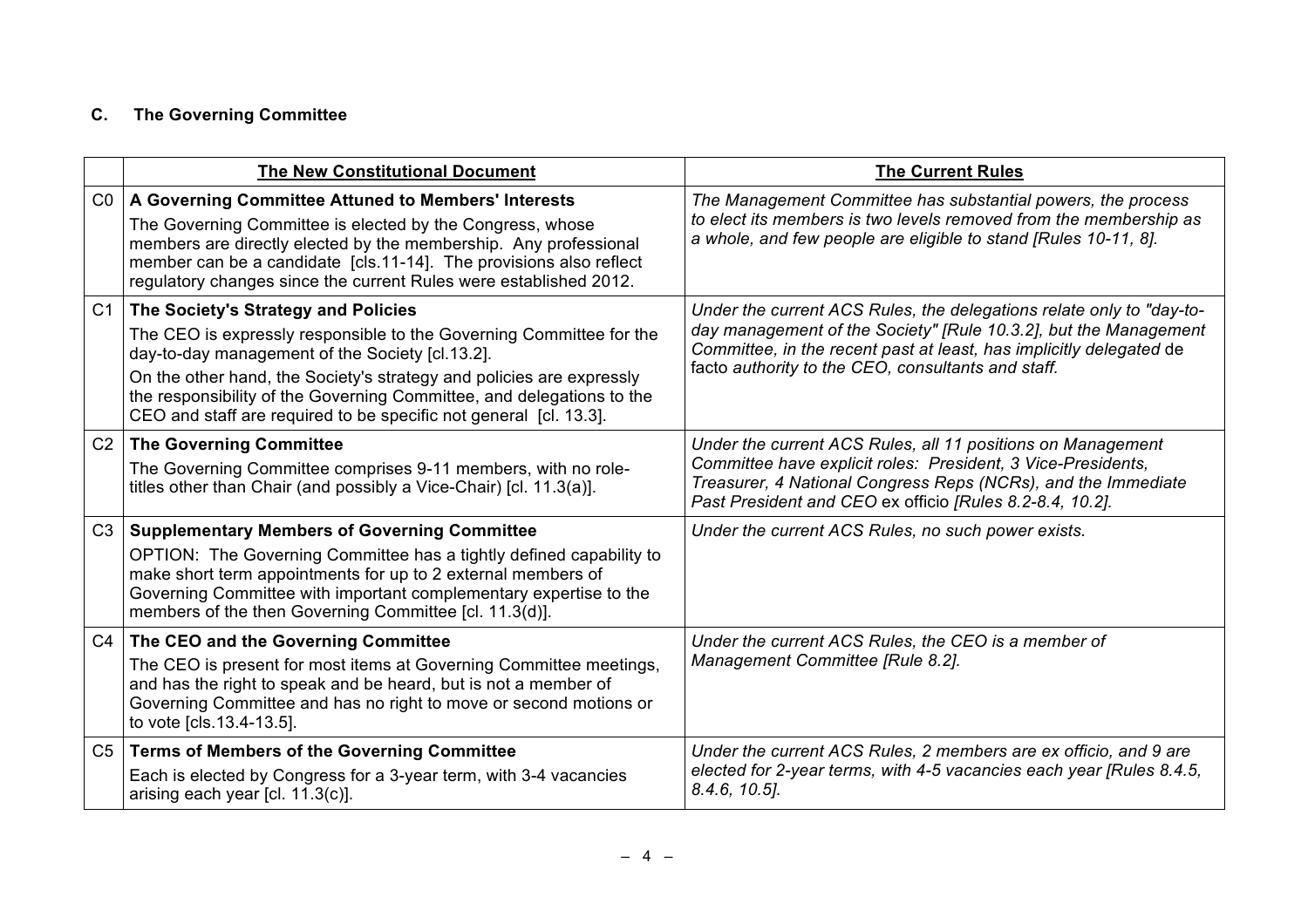| C <sub>6</sub> | The Balance of Branch Power in the Governing Committee<br>Governing Committee members are elected from the membership as a<br>whole and do not represent their Branches. Branch representation is a<br>byproduct of the elections across a 3-year cycle [cl. 11.4(a)]. | Under the current ACS Rules, NSW and Victoria are each assured a<br>member of Management Committee [Rule 10.4.1], but otherwise<br>Branch representation is a byproduct of elections across a 2-year<br>cycle. (The current ratio is 6 from small Branches and 4 from NSW<br>and Victoria, plus the CEO). |
|----------------|------------------------------------------------------------------------------------------------------------------------------------------------------------------------------------------------------------------------------------------------------------------------|-----------------------------------------------------------------------------------------------------------------------------------------------------------------------------------------------------------------------------------------------------------------------------------------------------------|
| C7             | <b>Chair of the Governing Committee</b>                                                                                                                                                                                                                                | Under the current ACS Rules, the person elected as President by                                                                                                                                                                                                                                           |
|                | The Chair of the Governing Committee will be elected OPTION:<br>{ by Congress or the Governing Committee or the Voting Members }<br>[cl. $11.4(b)$ ].                                                                                                                  | Congress is Chair of both Management Committee and Congress<br>[Rules 8.9.4, 10.9.4].                                                                                                                                                                                                                     |
|                | A further OPTION is to require candidates for Chair to have<br>understanding of ACS governance, through recent experience on<br>Congress or Governing Committee [cl.11.4(b)(iA)].                                                                                      |                                                                                                                                                                                                                                                                                                           |
| C <sub>8</sub> | Joint Membership of the Congress and the Governing Committee                                                                                                                                                                                                           | Under the current ACS Rules, the members of Management                                                                                                                                                                                                                                                    |
|                | A member of Governing Committee OPTION: { may be precluded<br>from being a member of Congress at the same time OR may be<br>permitted to be a member of both, as at present $\}$ [cl. 11.4(a)(vi)].                                                                    | Committee make up 11 of the 26 Congress members. This both<br>creates a conflict of interest between the two roles, and enables<br>Management Committee to dominate Congress.                                                                                                                             |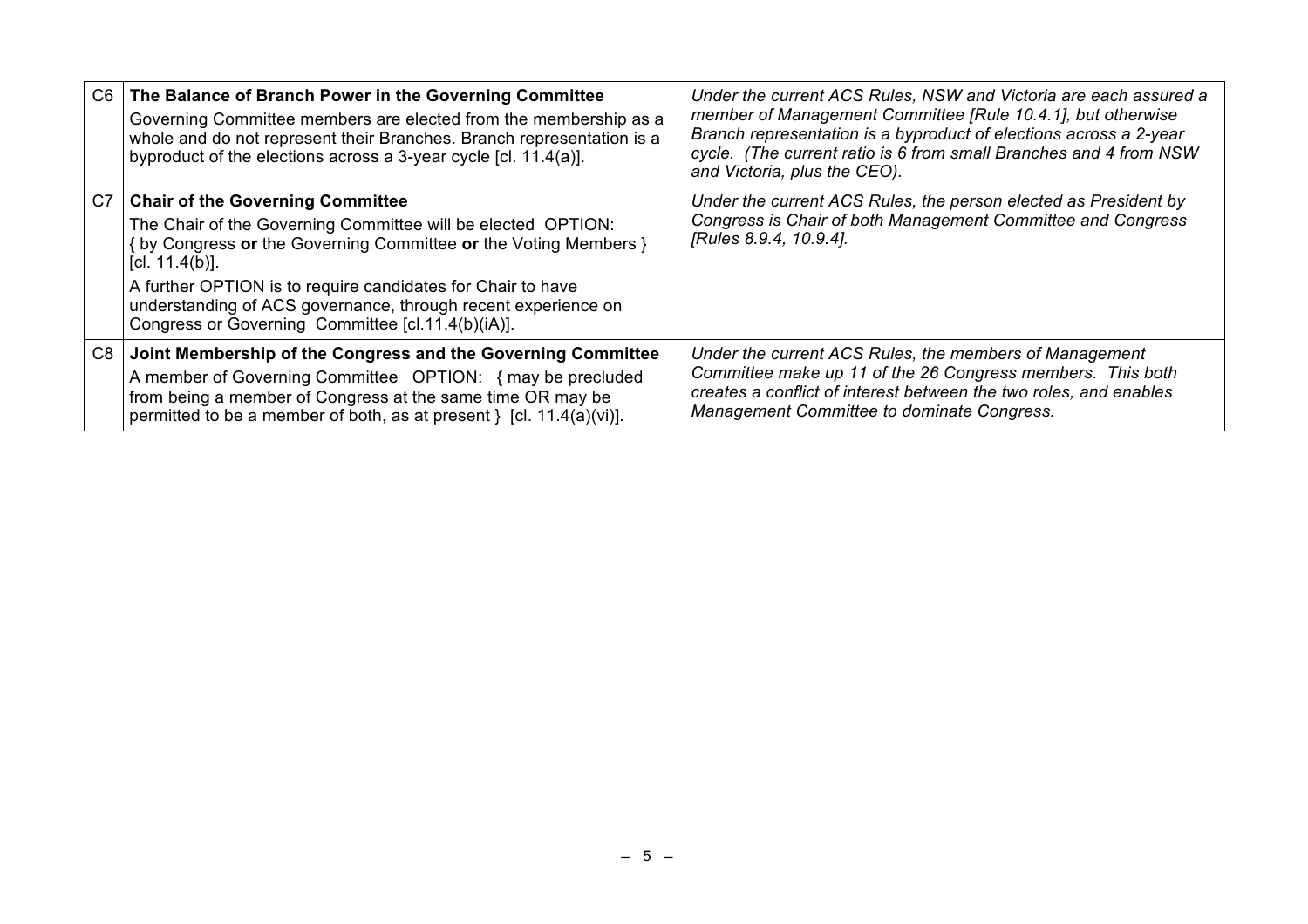# **D. The Congress**

|                | <b>The New Constitutional Document</b>                                                                                                                                                                                                                                                                                                                                                                                                                                                                                                                                                    | <b>The Current Rules</b>                                                                                                                                                                                                                                                                                          |
|----------------|-------------------------------------------------------------------------------------------------------------------------------------------------------------------------------------------------------------------------------------------------------------------------------------------------------------------------------------------------------------------------------------------------------------------------------------------------------------------------------------------------------------------------------------------------------------------------------------------|-------------------------------------------------------------------------------------------------------------------------------------------------------------------------------------------------------------------------------------------------------------------------------------------------------------------|
| D <sub>0</sub> | A Congress that Directly Represents the Membership<br>An effective Congress is established, distinct from the Governing<br>Committee, and with sufficient powers to enable it to act in the event<br>that the Governing Committee's behaviour is not consistent with the<br>Society's Nature and Values, or with member expectations [cl.10].<br>One function of the Congress is to act as an electoral college for the<br>Governing Committee, to ensure that the interests of the 6 smaller<br>Branches are not dominated by the large numbers of members in the<br>2 largest Branches. | Under the current ACS Rules, the 11 current members of the<br>Management Committee are among the 26 members of Congress.<br>As a result, the effectiveness of Congress can be undermined if the<br>Management Committee members and/or the CEO use their<br>numbers and standing to dominate the agenda [Rule 8]. |
|                | D1   Congress<br>Congress comprises c.26 people, all of whom are Congress<br>Representatives (CRs) elected by the membership of each Branch<br>[cl. 10.3(a)]. OPTION: Add the Chair of the Governing Committee.                                                                                                                                                                                                                                                                                                                                                                           | Under the current ACS Rules, Congress comprises c.26 people:<br>12 Branch CRs, 4 who are both a Branch CR on Congress and a<br>National CR on Management Committee, 3 Board Directors, 6<br>office-bearers on Management Committee, the CEO [Rules 8.2-8.4].                                                      |
|                | D2   Branch Representation on Congress<br>Each 'small' Branch elects 3 CRs to Congress, and each 'large'<br>Branch elects 4 CRs. A 'large' Branch is one with >20% of the<br>Professional Division membership - currently NSW and Vic - but with<br>a third numerically possible [cl. 10.3(a)].                                                                                                                                                                                                                                                                                           | Under the current ACS Rules, each Branch elects 2 Branch CRs to<br>Congress [Rules 8.4.1]. In addition, each 'large' Branch (with >25%<br>of the Professional Division membership), viz. NSW and Vic, is<br>assured that 1 of its Branch CRs will also be a National CR on<br>Management Committee [Rule 10.4.1]. |
| D <sub>3</sub> | <b>Election of Congress Representatives (CRs)</b><br>Each Branch Chair is ex officio a CR, and the others are separately<br>elected by the Branch [cl.10.3(a) Option 1], or are other Branch office-<br>bearers elected by the Branch members [Option 2].                                                                                                                                                                                                                                                                                                                                 | Under the current ACS Rules, Branch members elect members of<br>the Branch Executive Committee (BEC), and the BEC elects the<br>Branch CRs. This results in distance between Management<br>Committee members and the membership as a whole [Rules 8.4.1,<br>NatReg 8.4].                                          |
| D4             | The Balance of Branch Power in Congress<br>The 6 small Branches have 18 votes to the 2 large Branches' 8 votes.<br>(This could change to 5 Branches with 15 with the other 3 having 12, if<br>Queensland or Canberra ever achieves 20%). The purpose of this is<br>to avoid dominance by the majority of professional members who are<br>in NSW and Victoria Branches (typically 55%-65%) [cl. 10.3(a)].                                                                                                                                                                                  | Under the current ACS Rules, the ratio has generally been about 12<br>+ c.5 from small Branches, and 4 + c.4 from large Branches; so<br>about 17 to 8. The current ratio is small: large 16:9, plus the CEO.                                                                                                      |
| D <sub>5</sub> | <b>Chair of the Congress</b><br>The Congress elects its own Chair [cl. 10.3(b)].                                                                                                                                                                                                                                                                                                                                                                                                                                                                                                          | Under the current ACS Rules, the elected President is Chair of both<br>Management Committee and Congress [Rules 8.9.4, 10.9.4].                                                                                                                                                                                   |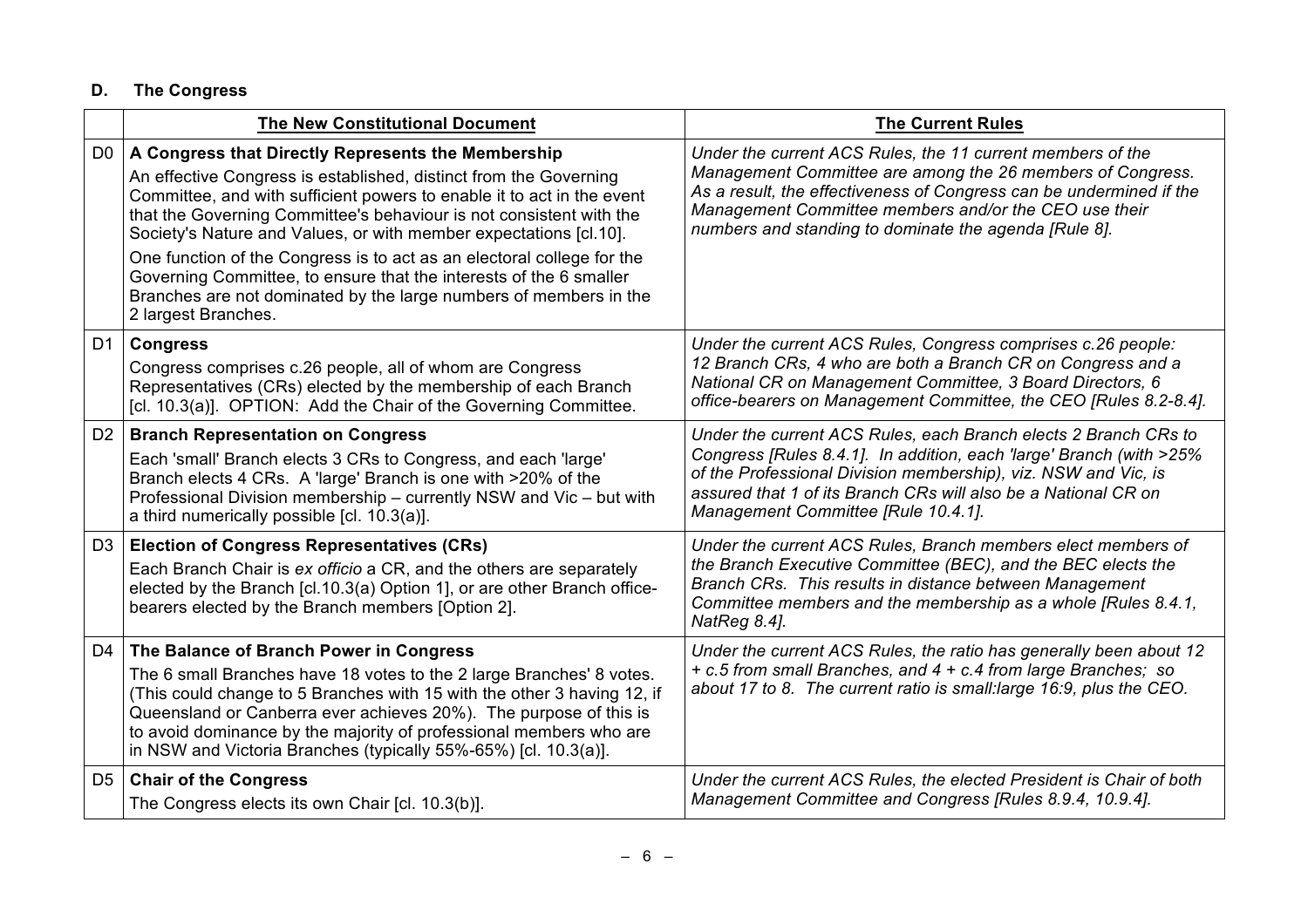# **E. The Governing Committee's Accountability to the Membership**

|    | <b>The New Constitutional Document</b>                                                                                                                                                                                                                                                                                                                                                                                                                                                                                                                                                                                                                                                      | <b>The Current Rules</b>                                                                                                                                                                                                                                                                                   |
|----|---------------------------------------------------------------------------------------------------------------------------------------------------------------------------------------------------------------------------------------------------------------------------------------------------------------------------------------------------------------------------------------------------------------------------------------------------------------------------------------------------------------------------------------------------------------------------------------------------------------------------------------------------------------------------------------------|------------------------------------------------------------------------------------------------------------------------------------------------------------------------------------------------------------------------------------------------------------------------------------------------------------|
| E0 | <b>Effective Accountability</b><br>Means are established whereby the membership can encourage the<br>Governing Committee to run the organisation in ways consistent with<br>the Society's Nature and Values, but with means available to take<br>decisive action if the Governing Committee does otherwise [cl.12].<br>It is necessary to include specific mechanisms in the constitutional<br>document because (a) regulatory agencies have proven to be<br>unwilling and ineffective in relation to enforcement, and (b) courts have<br>a discretion to ignore even quite substantial breaches of organisations'<br>constitutions, and have a long history of exercising that discretion. | Under the current ACS Rules, such powers as are available to<br>Congress and the members have on occasions proven to be<br>inadequate to ensure alignment of the Management Committee's<br>behaviour with the Society's values and the members' expectations.                                              |
| E1 | The Society's Nature and Values Bind the Governing Committee<br>The Society's Nature and Values are declared in the new<br>constitutional document to be the basis on which the Governing<br>Committee is to operate and against which its performance is to be<br>assessed [cls. 12.1-12.2].                                                                                                                                                                                                                                                                                                                                                                                               | Under the current ACS Rules, this is at best implicit, through<br>mentions of the Objects as a reference-point. This has failed to<br>provide a sufficient basis for exercising control.                                                                                                                   |
|    | E2   Removal of a Member of the Governing Committee by Congress<br>Congress has the express power to remove a Governing Committee<br>member, by a 2/3rds vote in a properly constituted meeting of<br>Congress [cl. 12.4(a)].                                                                                                                                                                                                                                                                                                                                                                                                                                                               | The current ACS Rules include powers to remove any of the 5<br>office-bearers [Rule 8.6(f)(i)] and any of the 4 National Congress<br>Representatives [10.6.1(h)], but there is no such provision in relation<br>to the 2 ex-officio members of Management Committee (Immediate<br>Past President and CEO). |
|    | E3   Removal of a Member of the Governing Committee by the Members<br>Members have the express power to remove a Governing Committee<br>member, by a 2/3rds vote in a properly constituted General Meeting<br>[cl. $12.4(b)$ ].                                                                                                                                                                                                                                                                                                                                                                                                                                                             | The current ACS Rules create no express power. An implicit power<br>may exist.                                                                                                                                                                                                                             |
|    | E4   Removal of a Member of the Governing Committee by Branch<br><b>Committees</b><br>A majority of Branch Committees acting in concert have the power to<br>remove a Governing Committee member [cl. 12.6(c)].                                                                                                                                                                                                                                                                                                                                                                                                                                                                             | The current ACS Rules create no such power.                                                                                                                                                                                                                                                                |